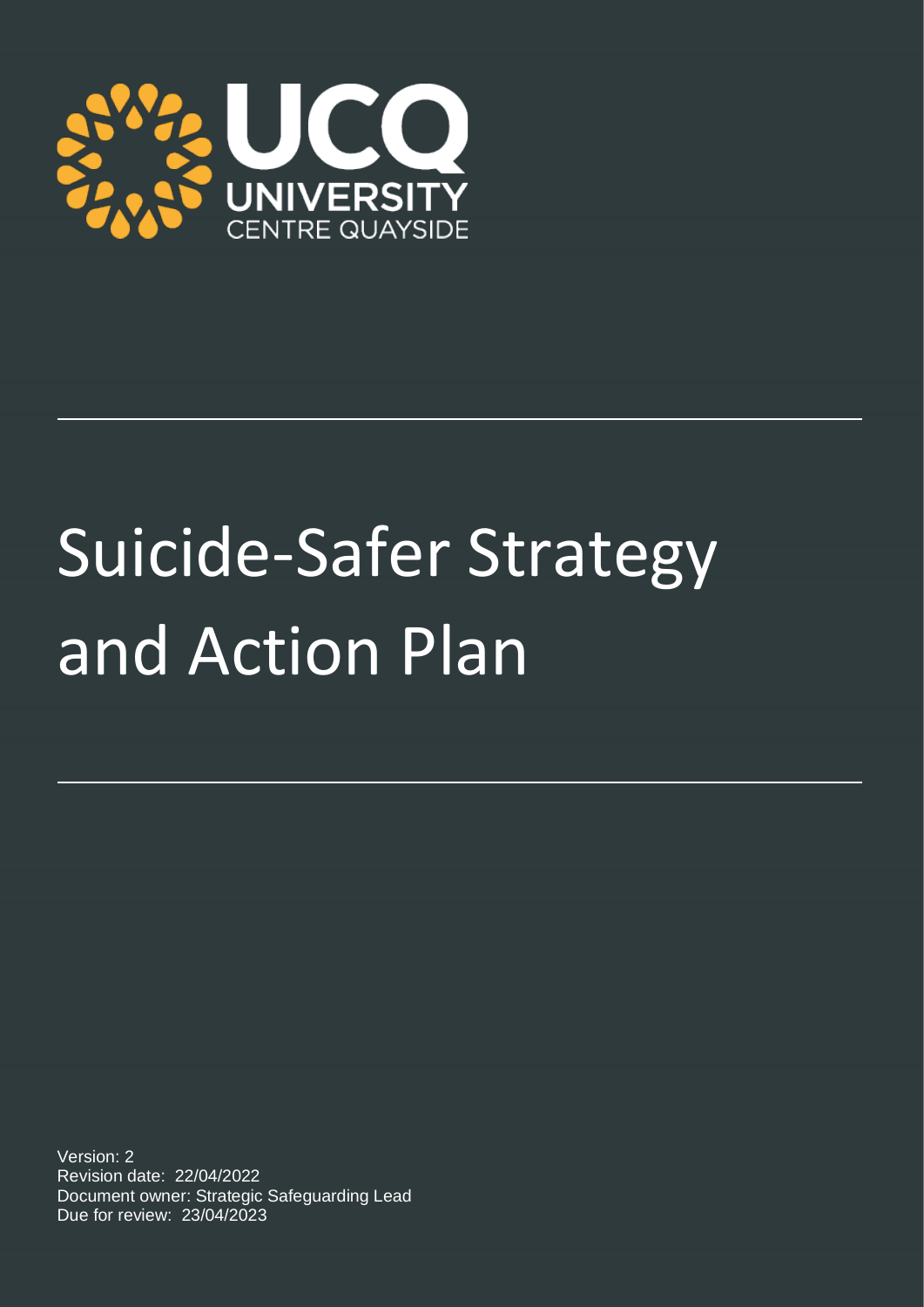

## **Table of Contents**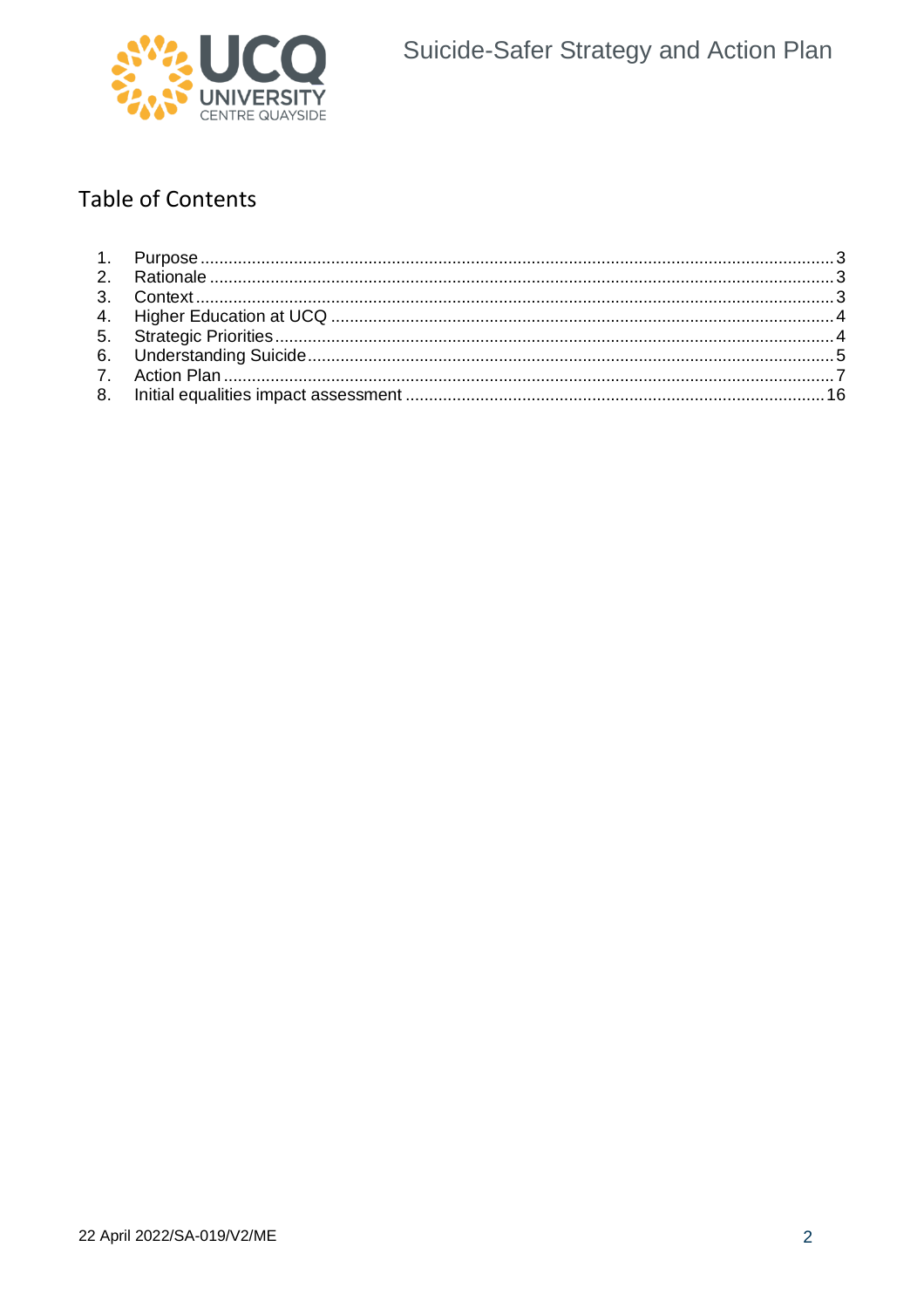

## <span id="page-2-0"></span>1. Purpose

- 1.1 University Centre Quayside (UCQ) is committed to creating a suicide-safer community. We aim to minimise suicide and attempted suicide in so far as is possible, recognising that Universities play a key role. This strategy and action plan outlines UCQ priorities although it cannot cover all eventualities and it is recognised that sadly not all suicide is preventable.
- 1.2 This Suicide-Safer Strategy is approved through the University committee process through to Academic Council and forms a distinct part of the mental health strategy. The action plan builds in review processes, as well as the mechanisms for ongoing review and updating of the broader Wellbeing Strategy.

### <span id="page-2-1"></span>2. Rationale

- 2.1 In September 2018, Universities UK and Papyrus, the national charity dedicated to the prevention of young suicide, published [guidance](https://www.universitiesuk.ac.uk/what-we-do/policy-and-research/publications/suicide-safer-universities) to outline how leaders of higher education institutions work to prevent student suicide by developing a safer-suicide strategy and action plan.
- 2.2 The Suicide-Safer Strategy and action plan is a distinct component of the broader Safeguarding Policy (SA-002) and Student Welfare Policy (SA-016), emphasising the requirement for an organisational approach.
- 2.3 In addition to the work currently being undertaken to embed wellbeing across our university centre, we recognise the need for a distinct suicide prevention, intervention and postvention strategy and accompanying action plan. This has been developed in partnership with key internal and external stakeholders. It is owned by the Strategic Safeguarding Lead, who has strategic oversight and disseminated by the Head of Policy and Governance. It will be reviewed and amended annually to reflect feedback, effectiveness and impact.

## <span id="page-2-2"></span>3. Context

- 3.1 The ONS [report](https://www.ons.gov.uk/peoplepopulationandcommunity/birthsdeathsandmarriages/deaths/articles/estimatingsuicideamonghighereducationstudentsenglandandwalesexperimentalstatistics/2018-06-25#things-you-need-to-know-about-this-release) (June 2018) 'Estimating Suicide among Higher Education Students, England and Wales: Experimental Statistics' notes the following data:
	- The rate of suicide in the 12 months ending July 2017 for higher education students in England andWaleswas 4.7 deaths per 100,000 students,which equates to95 suicides; this ishigher than in most of the earlier years studied, although the small numbers per year make it difficult to identify statistically significant differences.
	- Between the 12 months ending July 2013 and the 12 months ending July 2016, higher education students in England and Wales had a significantly lower suicide rate compared with the general population of similar ages.
	- Male higher education students had a significantly higher rate of suicide (6.7 per 100,000) compared with female students (2.8 per 100,000).
	- Only 1 in 3 people who die by suicide are known to any mental health services (general population).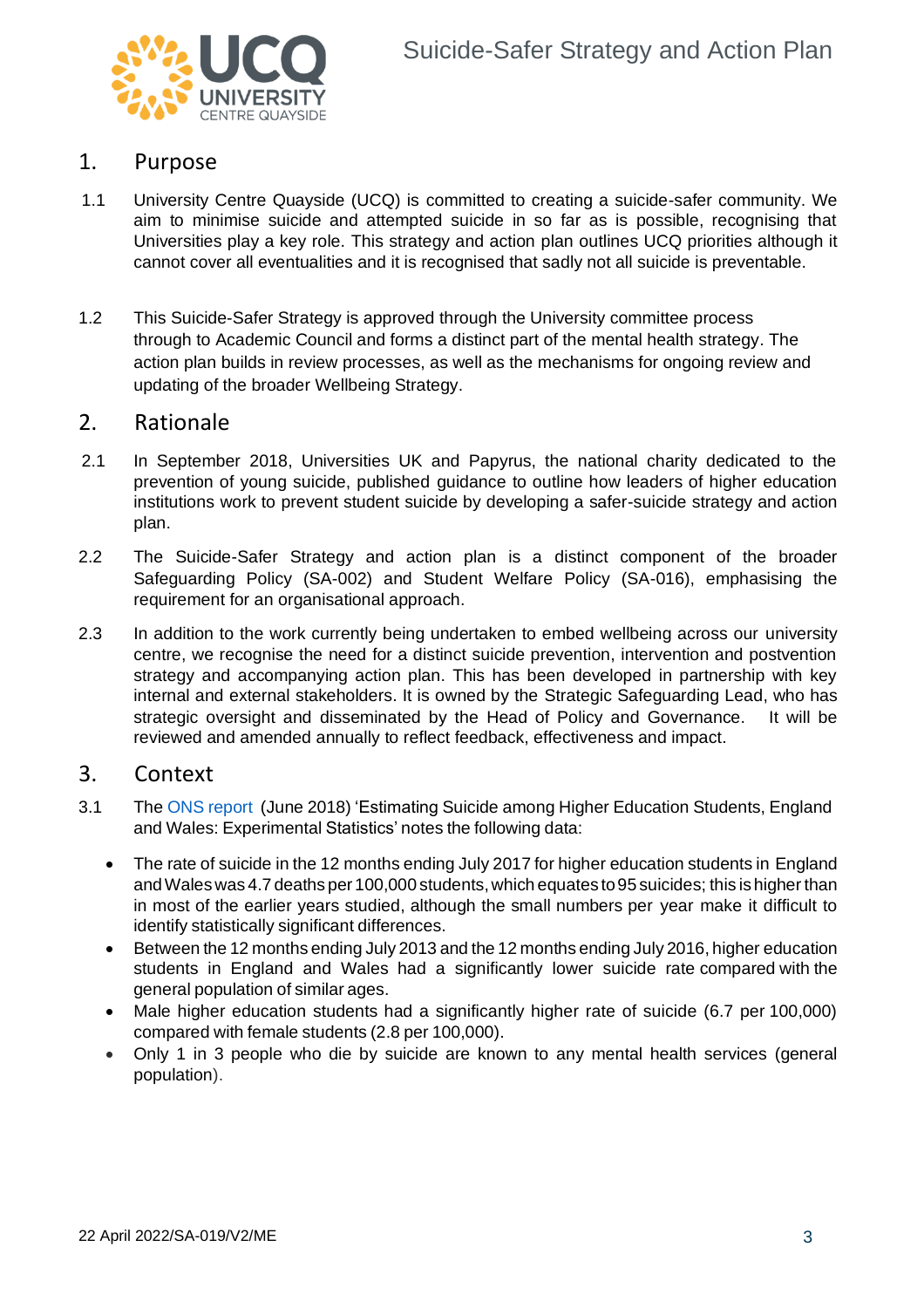

- 3.2 Student suicide is defined as those who died by suicide or an event of undetermined intent before or on the end date of their studies and where the death was registered in England and Wales.
- 3.3 The Samaritans guidance ["Understanding UK and ROI Suicide Statistics"](https://media.samaritans.org/documents/Understanding_UK_and_ROI_Suicide_Statistics.pdf) (2018) outlines how statistics are collected and calculated and how best to interpret and use the latest [ONS data](https://media.samaritans.org/documents/Suicide_Stats_England_2020_FINAL_eONhYYF.pdf) (2020).
- 3.4 Current ONS data for England shows:
	- 4912 people died by suicide in 2020. This is 404 fewer than in 2019.
	- The overall suicide rate was 10.0 per  $100,000^*$  compared to 10.8 per  $100,000^*$  in 2019.
	- The male suicide rate was 15.3 per 100,000\* compared to the female suicide rate of 4.9 per 100,000\*
	- Males aged 45-49 continue to have the highest suicide rate (23.8 per 100,000)
	- There is regional variation in the suicide rates. The North East of England had the highest suicide rate (13.3. per 100,000) in 2020, which has been the case in five out of the last 10 preceding years and saw an increase of 15.7% compared to 2019.
- 3.5 Suicide is confirmed by the coroner who needs clear evidence, for example an accompanying suicide note. A conclusion is reached on the balance of probabilities. Where there is insufficient evidence, a death may be recorded as an accidental death or open verdict/conclusion; this can result in deaths being misclassified.

## <span id="page-3-0"></span>4. Higher Education at UCQ

4.1 UCQ is not a campus-based university centre. Although our Head Office is in Newcastle, we deliver work-based higher education across England, using a hybrid model of learning. Students are employed and over 19 years (with the majority over 30). Currently all students are studying on a degree apprenticeship. At the time of updating this strategy UCQ has 158 live apprentices across England, in 14 cohorts.

## <span id="page-3-1"></span>5. Strategic Priorities

- 5.1 UCQ will ensure there is a clear focus on student welfare, mental health and wellbeing and suicide prevention and support.
- 5.2 A Staff/Student Liaison Committee allows student champions and representatives to be actively involved in UCQ and regularly consulted and updated on policy change. A student representative also sits on the Academic Council, UCQ's governing body. This strategy and action plan has been considered by the student body representation, prior to approval by the Academic Council and publication.
- 5.3 Safeguarding and Prevent are key priorities at UCQ. The Vice Principal is the Strategic Safeguarding Lead (SSL) and there are a minimum of two Designated Safeguarding Leads (DSLs). Policies and procedures incorporate this strategy and action plan (SA-019) and the [Student Welfare](https://ucq.ac.uk/wp-content/uploads/2021/02/SA-016-Student-Welfare-Policy-V1.pdf) Policy (SA-016) which states:
	- UCQ is committed to fair and equitable treatment for all members of the UCQ community and the disclosure of any health issue or physical, social or cultural need, will be treated confidentially and will not put the student at a disadvantage.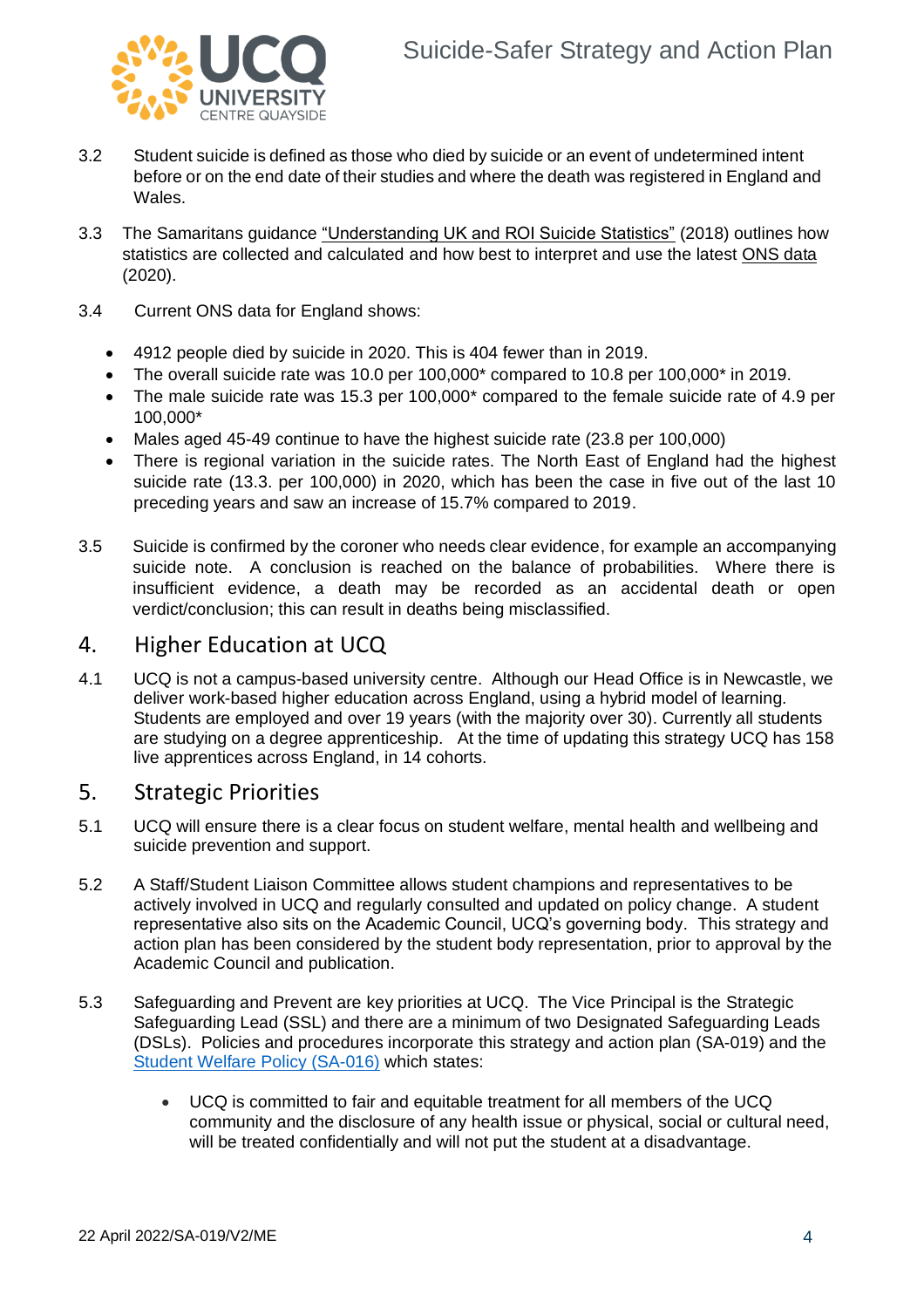

- UCQ take all reasonable steps to ensure that the provision of appropriate welfare support is appropriately resourced based on the needs of students. The amount of support to be provided will be determined using demographic and demand needs and will focus on resilience and prevention as far as possible. Where there are external specialist services which are well placed to support our community UCQ will form links with them as far as possible in order to develop the best referral pathways, rather than replicating services.
- 5.4 Monthly safeguarding meetings are held to discuss safeguarding concerns, staff and student welfare, prevent referrals, updates to legislation, guidance or [policies and procedures,](https://ucq.ac.uk/safeguarding-and-prevent-2/) ensuring staff and students remain safe while at UCQ.
- 5.5 UCQ are active members of the National Suicide Prevent Alliance (NSPA) and have trained mental health first aiders to provide support to both employees and students.
- 5.6 UCQ staff are encouraged to complete a Level 2 qualification in self harm and suicide prevention awareness, which is also available to students, through distance learning.
- 5.7 UCQ have dedicated a section of the website to [safeguarding and prevent](https://ucq.ac.uk/safeguarding-and-prevent/) where staff and students can access training and support, including mental health and wellbeing. Support services relating to suicide can be accessed at<https://ucq.ac.uk/support-links/> and include [Mental Health Foundation,](https://www.mentalhealth.org.uk/a-to-z/s/suicide) [Papyrus UK,](https://www.papyrus-uk.org/) [CALM](https://www.thecalmzone.net/help/get-help/) and [Hub of Hope.](https://hubofhope.co.uk/)

## <span id="page-4-0"></span>6. Understanding Suicide $<sup>1</sup>$ </sup>

- 6.1 In the UK, in 2019, 6524 people took their own lives. Men are three times more likely than women to die by suicide. Women are more likely to report suicidal thoughts. Men aged 45-49 and women aged 50-54 have the highest suicide rates in England and Wales.
- 6.2 Suicide is complex and there is no single reason people die by suicide. Suicidal feelings can be confusing, frightening and complicated. They can range from having general thoughts about not wanting to be here to making a plan about how and when to end your life and make the pain stop.
- 6.3 Feelings can include:
	- Hopelessness and feeling trapped
	- Tearful, anxious or overwhelmed by negative thoughts
	- **Desperation**
	- Temptation to do risky or reckless things
	- Wishing to avoid other people.

**[Mental Health Foundation](https://www.mentalhealth.org.uk/a-to-z/s/suicide)**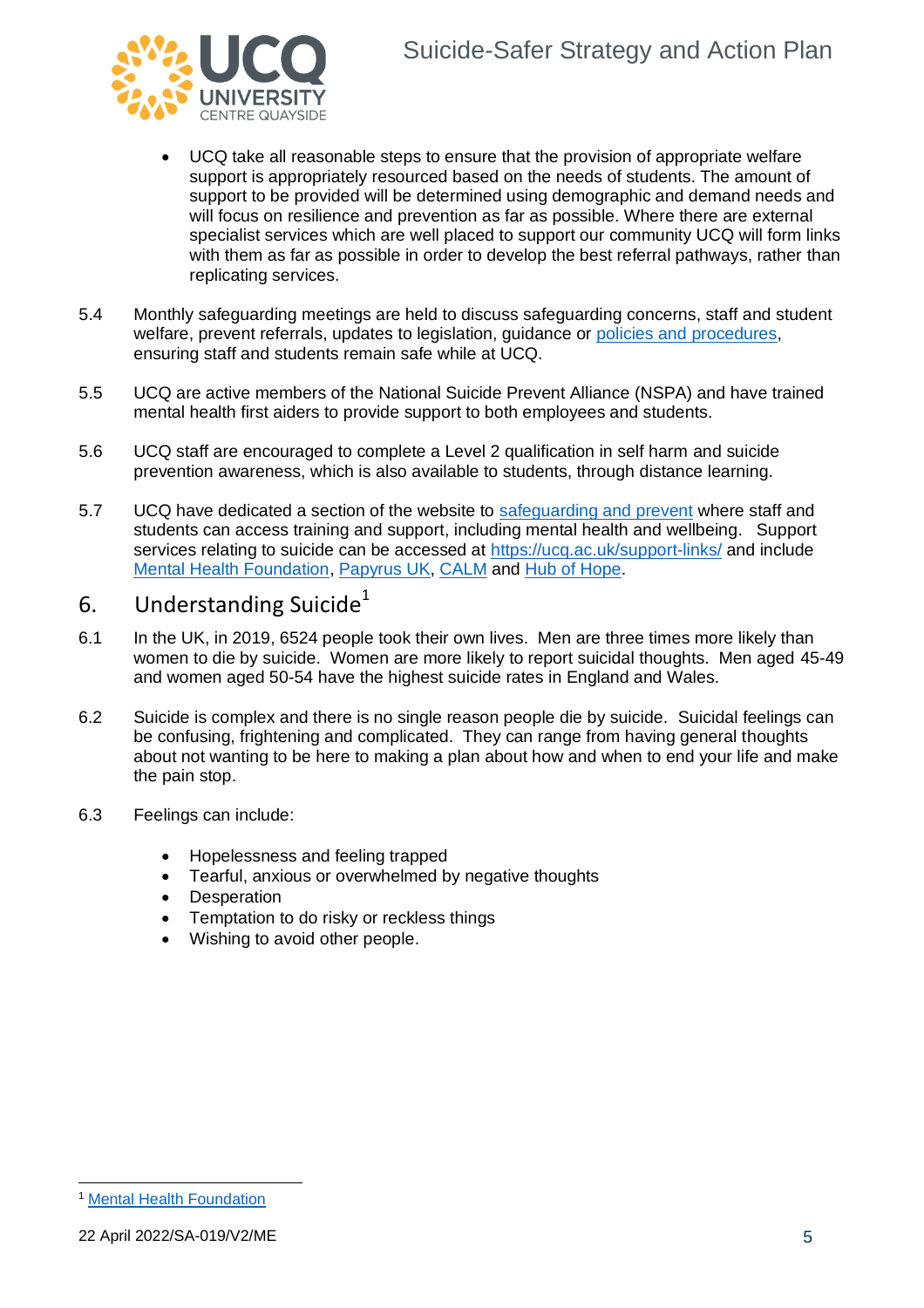

#### 6.4 Risk Factors

| Societal                                                                                                                                                                                                                                                                                                                                                                                                                                        | Relationships                                                                                                                                                      |
|-------------------------------------------------------------------------------------------------------------------------------------------------------------------------------------------------------------------------------------------------------------------------------------------------------------------------------------------------------------------------------------------------------------------------------------------------|--------------------------------------------------------------------------------------------------------------------------------------------------------------------|
| difficulties accessing or receiving care<br>- including transition from child and<br>adolescent mental health services to<br>adult services, or transition between<br>geographical locations when<br>transitioning to university<br>access to means of (attempting)<br>suicide<br>inappropriate media reporting<br>stigma associated with mental health,<br>substance abuse or suicidal<br>behaviour which prevents people from<br>seeking help | isolation and lack of social support<br>relationship breakdown<br>loss or conflict                                                                                 |
| Community                                                                                                                                                                                                                                                                                                                                                                                                                                       | Individual                                                                                                                                                         |
| poverty<br>experiences of trauma or abuse<br>experiences of disaster, war, or<br>conflict<br>experiences of discrimination                                                                                                                                                                                                                                                                                                                      | previous suicide attempts<br>self-harm behaviours -<br>mental ill-health<br>drug and alcohol misuse<br>financial loss<br>chronic pain<br>family history of suicide |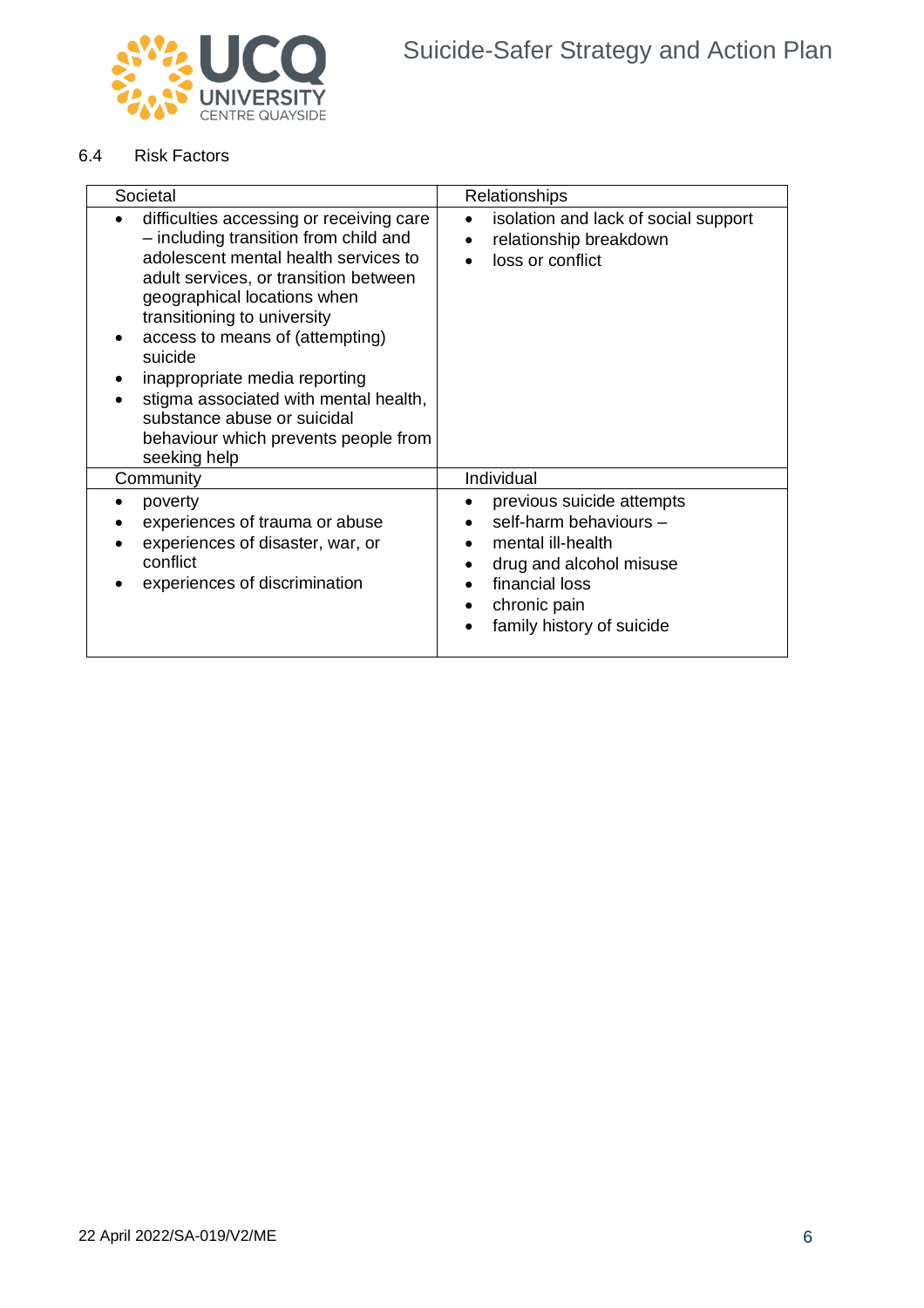

## 7. Action Plan

The action plan highlights actions to be undertaken as **'Prevention**', **'Intervention'**, and **'Postvention'**. It follows the objectives outlined in the [UUK](https://www.universitiesuk.ac.uk/policy-and-analysis/reports/Pages/guidance-for-universities-on-preventing-student-suicides.aspx) [Suicide-Safer](https://www.universitiesuk.ac.uk/policy-and-analysis/reports/Pages/guidance-for-universities-on-preventing-student-suicides.aspx) Universities document and [Guidance Document](https://www.universitiesuk.ac.uk/sites/default/files/field/downloads/2021-09/guidance-for-universities-on-preventing-student-suicides.pdf)

#### **1. Prevention**

<span id="page-6-0"></span>

| <b>UUK Guidelines</b>                                                                                                                  | Aim                                                                                                                                                                                                                                                                                                                                                                                                                                                                                                                                                                                                                                                                                                                                                                                          | Objectives                                                                                                                                                                                                                                                                                                                                                                                                                                                                                                                                                                                                                                                                                                                                                         | By When    | Strategic<br>Lead |
|----------------------------------------------------------------------------------------------------------------------------------------|----------------------------------------------------------------------------------------------------------------------------------------------------------------------------------------------------------------------------------------------------------------------------------------------------------------------------------------------------------------------------------------------------------------------------------------------------------------------------------------------------------------------------------------------------------------------------------------------------------------------------------------------------------------------------------------------------------------------------------------------------------------------------------------------|--------------------------------------------------------------------------------------------------------------------------------------------------------------------------------------------------------------------------------------------------------------------------------------------------------------------------------------------------------------------------------------------------------------------------------------------------------------------------------------------------------------------------------------------------------------------------------------------------------------------------------------------------------------------------------------------------------------------------------------------------------------------|------------|-------------------|
| 1.1 Whole University approach<br>to good mental Health<br>1.2 Aim to create<br>compassionate communities<br>between staff and students | <b>Effective Student Welfare</b><br>a.<br>policy/strategy.<br><b>Embed Safer Suicide Strategy into</b><br>b.<br>Student Welfare, Safeguarding and<br>Prevent.<br>Update website to highlight mental<br>c.<br>health and wellbeing support<br>Communicate strategy and support<br>d.<br>available to all staff and students.<br>Report on Safer Suicide Strategy,<br>е.<br>Student Welfare, within monthly<br>Safeguarding and Prevent meetings<br>and as part of operational meetings.<br>Report on Safer Suicide Strategy,<br>f.<br>Student Welfare, within Academic<br>Council meetings.<br>Ensure Safeguarding team,<br>g.<br>including Strategic Safeguarding<br>Lead, undertake Mental Health<br>training.<br>Provide Mental Health training as<br>h.<br>part of annual staff CPD plan. | <b>Updated Student Welfare</b><br>➤<br>policy/strategy.<br>Safeguarding concern process to<br>➤<br>be used for Mental Health and<br>wellbeing support to provide single<br>point of report.<br>Mental Health and Wellbeing<br>➤<br>Communication strategy/plan<br>Promote mental health days with<br>➤<br>staff and students including:<br>World Mental Health Day<br>$\bullet$<br><b>Mental Health Week</b><br>$\bullet$<br>Suicide awareness day<br>$\bullet$<br><b>National Stress Awareness Day</b><br>$\bullet$<br>Anti-bullying week<br>$\bullet$<br>https://www.time-to-<br>$\bullet$<br>change.org.uk/take-<br>action/resources-your-<br>workplace/mental-health-<br>calendar<br>Maintain Better Health at Work and<br>➤<br>Mindful Employer accreditation | 31/03/2022 | <b>VP</b>         |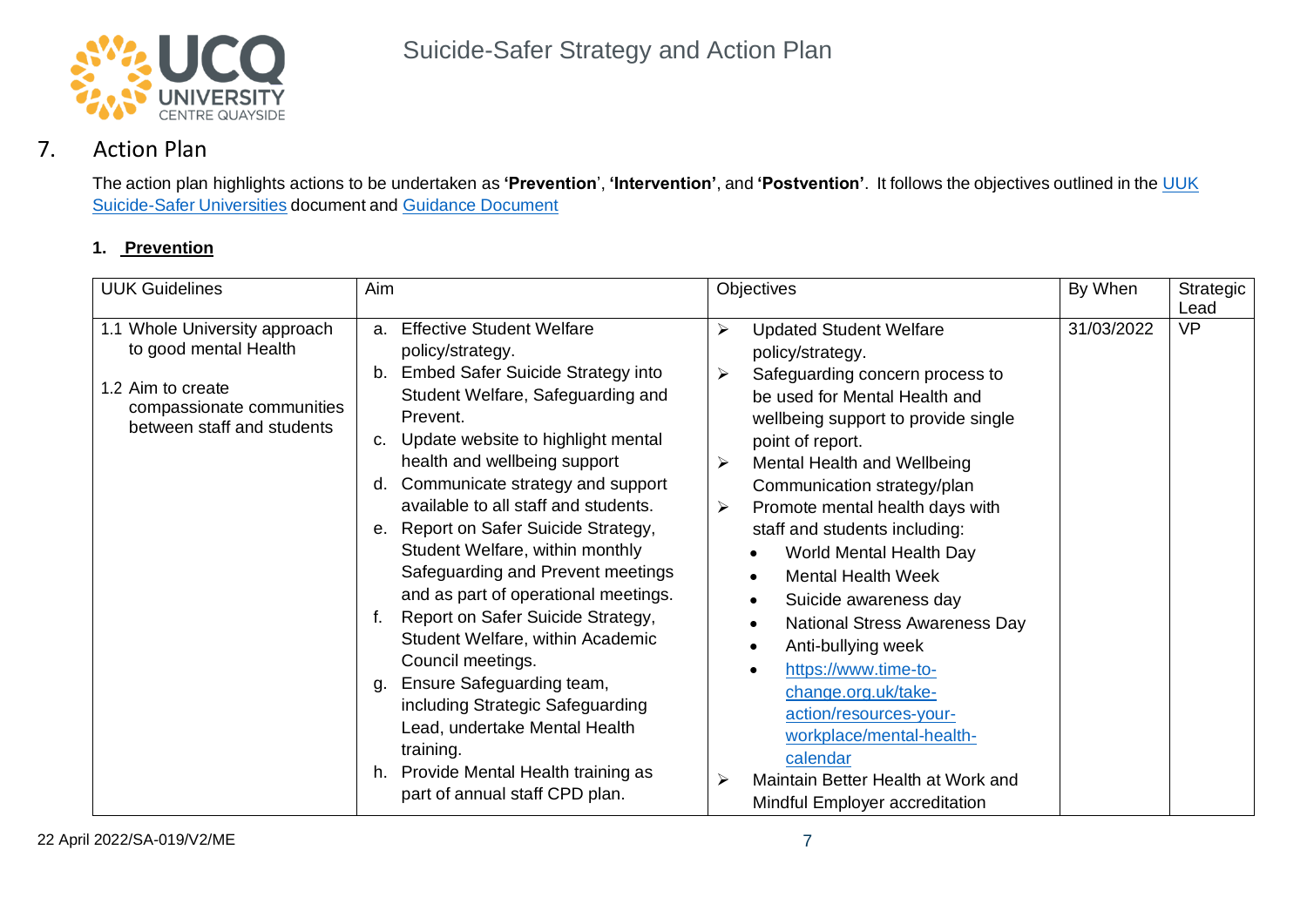

| <u>UENTRE QUATOIDE</u><br><b>UUK Guidelines</b>                                                                                                                                                                                 | Aim                                                                                                                                                                                                                                                                                                                          | <b>Objectives</b>                                                                                                                                                                                                                                                 | By When                  | Strategic<br>Lead |
|---------------------------------------------------------------------------------------------------------------------------------------------------------------------------------------------------------------------------------|------------------------------------------------------------------------------------------------------------------------------------------------------------------------------------------------------------------------------------------------------------------------------------------------------------------------------|-------------------------------------------------------------------------------------------------------------------------------------------------------------------------------------------------------------------------------------------------------------------|--------------------------|-------------------|
|                                                                                                                                                                                                                                 | <b>Provide Mental Health awareness</b><br>i.<br>training to student champions.                                                                                                                                                                                                                                               |                                                                                                                                                                                                                                                                   |                          |                   |
| 1.3 Encourage disclosures of<br>difficulty/distress<br>1.4 Ensure students with<br>difficulties are identified,<br>signposted and supported.                                                                                    | a. Incidents of sexual harassment,<br>violence and assault can lead to<br>stress and anxiety and should be<br>considered as part of student<br>welfare.<br>b. Include mental health and wellbeing<br>as part of the Staff/Student Liaison<br>Committee.                                                                      | Comms to students about sexual<br>≻<br>misconduct policy.<br>Promotion of support available<br>➤<br>within the University Centre<br>including sexual harassment,<br>violence and assault.<br><b>Update TOR for Staff/Student</b><br>➤<br><b>Liaison Committee</b> | 31/07/2022               | <b>VP</b>         |
| 1.5 Work together with schools<br>and colleges to ensure<br>smooth transition between<br>educational settings.                                                                                                                  | UCQ, as a non-traditional campus-based<br>university centre, do not usually recruit<br>directly from schools/colleges. As part of<br>the Chartered Manager Degree<br>Apprenticeship (CMDA), UCQ deliver<br>degree apprenticeships to those in the<br>workplace. As such, student welfare should<br>be included in induction. | Update induction programme to include<br>➤<br>Student Welfare.                                                                                                                                                                                                    | 31/07/2022               | <b>HPG</b>        |
| 1.6 Raise suicide awareness<br>and de-stigmatisation talking<br>about suicide.<br>1.7 Encourage students to<br>involve parents, guardians or<br>other trusted advisors early if<br>they run into mental health<br>difficulties. | Effective and planned communications to<br>staff and students to include discussion<br>points.                                                                                                                                                                                                                               | $\blacktriangleright$<br>Mental Health First Aider to create a<br>schedule of communications, linking<br>to awareness days and key dates.<br>Social Media Campaigns<br>Online events                                                                              | 31/01/2022<br>31/07/2022 | <b>VP</b>         |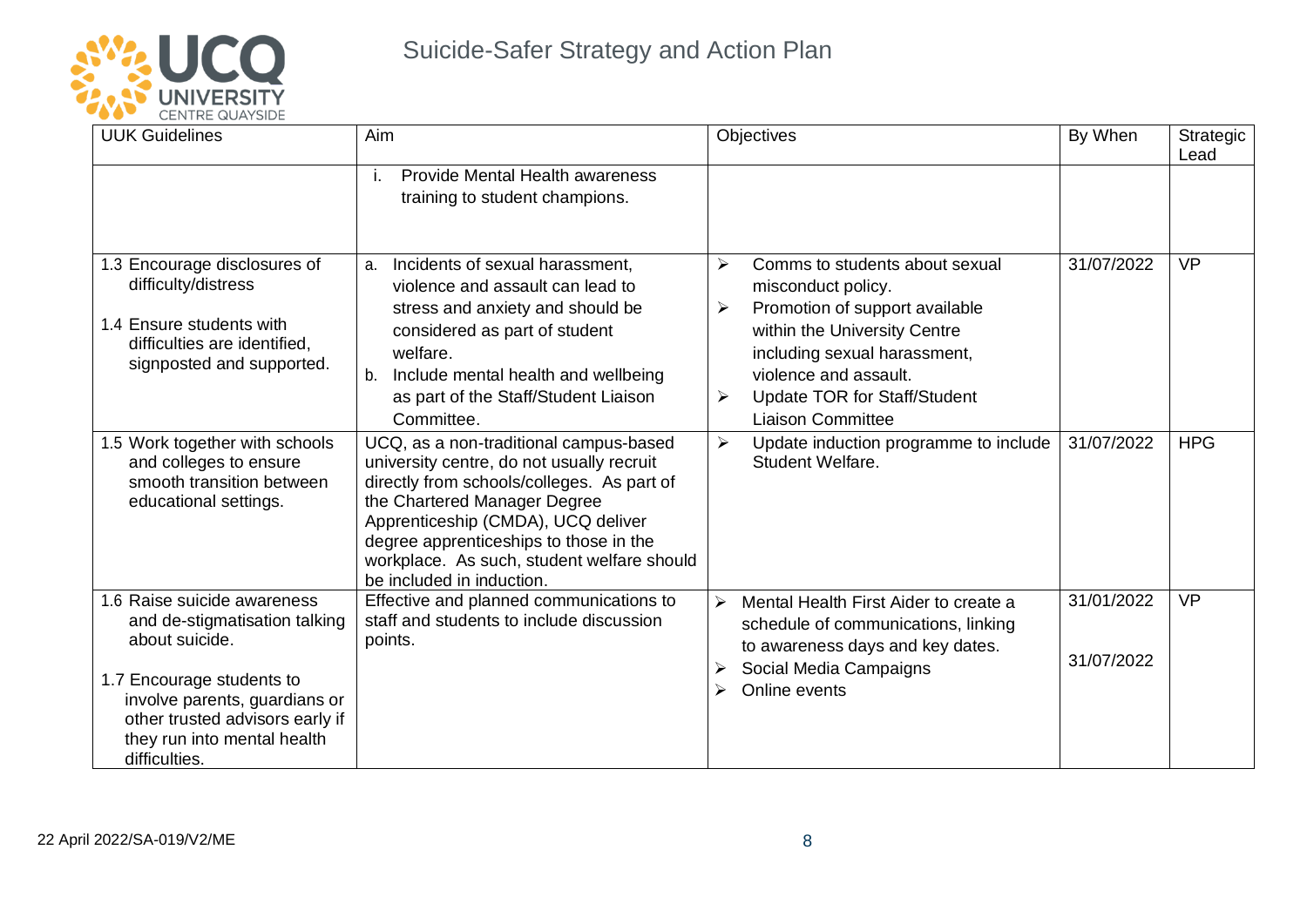

| <u>ULIVIKE WUATJIVE</u><br><b>UUK Guidelines</b>                                                                             | Aim                                                                                                                                                                        | Objectives                                                                                                                                                                                                                                                                                                                                                                                                                                                                                                            | By When    | Strategic<br>Lead |
|------------------------------------------------------------------------------------------------------------------------------|----------------------------------------------------------------------------------------------------------------------------------------------------------------------------|-----------------------------------------------------------------------------------------------------------------------------------------------------------------------------------------------------------------------------------------------------------------------------------------------------------------------------------------------------------------------------------------------------------------------------------------------------------------------------------------------------------------------|------------|-------------------|
| 1.8 Making this everyone's<br>business and provide<br>specific training on suicide<br>prevention awareness.                  | a. Effective and planned communications<br>to staff and students.<br>b. Suicide prevention awareness training<br>available to all staff and students                       | Mental Health First Aider to create a<br>$\blacktriangleright$<br>schedule of communications, linking<br>to awareness days and key dates.<br>Zero Suicide Alliance (ZSA)<br>➤<br>prevention awareness training<br>available to all students via website<br>at https://ucq.ac.uk/safeguarding-<br>and-prevent-training/<br>Employer reviews to include Health<br>and Wellbeing as part of<br>Safeguarding and Prevent agenda<br>items.<br>Safeguarding and Prevent agenda<br>items to include Health and<br>Wellbeing. | 31/07/2022 | <b>VP</b>         |
| 1.9 Provide a range of easily<br>accessible and culturally<br>appropriate support for those<br>experiencing difficulties.    | a. Effective support available to staff and<br>students.<br>b. Single point of reporting for those with<br>difficulties, in line with Safeguarding<br>reporting processes. | $\blacktriangleright$<br>All resources, including support,<br>reporting, signposting and training<br>links, freely available on the website<br>at https://ucq.ac.uk/safeguarding-<br>and-prevent/<br>Liaison with Staff/Student Liaison<br>➤<br>Committee to identify key groups and<br>develop inclusivity of service.                                                                                                                                                                                               | 31/03/2022 | <b>VP</b>         |
| 1.10 Signpost support available<br>from the university, including<br>in curriculum departments<br>and operational functions. | Development of an effective referral<br>a.<br>pathway<br>b. Ensure appropriate training and support<br>is available to staff and students                                  | Referral pathway clearly<br>➤<br>communicated to all staff and<br>students.                                                                                                                                                                                                                                                                                                                                                                                                                                           | 31/03/2022 | <b>VP</b>         |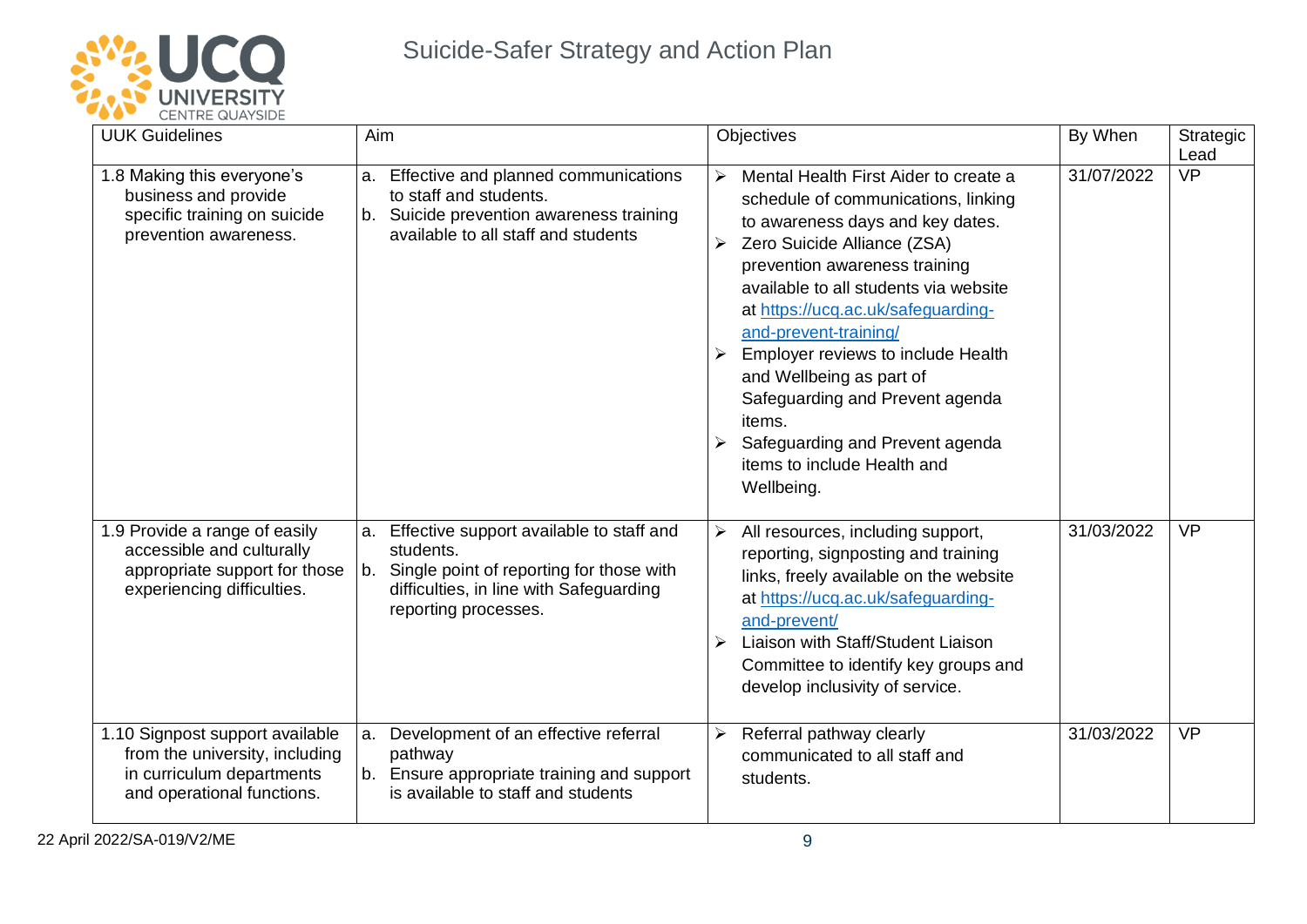

| <b>UUK Guidelines</b>                                                                                                                                                             | Aim                                                                                                                                                                                                                                                                                                                  | Objectives                                                                                                                                                                                                                                                                                                                                                          | By When    | Strategic<br>Lead |
|-----------------------------------------------------------------------------------------------------------------------------------------------------------------------------------|----------------------------------------------------------------------------------------------------------------------------------------------------------------------------------------------------------------------------------------------------------------------------------------------------------------------|---------------------------------------------------------------------------------------------------------------------------------------------------------------------------------------------------------------------------------------------------------------------------------------------------------------------------------------------------------------------|------------|-------------------|
| 1.11 Signpost support available<br>externally, which includes<br>NHS and voluntary sector.                                                                                        | Ensure employee/student's voice is<br>C.<br>being captured to measure impact of<br>support measures.                                                                                                                                                                                                                 | Website to be used as signposting<br>➤<br>tool to external support services and<br>training.<br>Staff and students have access to<br>appropriate training and support.<br>Mental Health included on<br>➤<br>staff/student surveys.                                                                                                                                  |            |                   |
| 1.12 Prevent and act against<br>bullying and all types of<br>discrimination and<br>harassment.                                                                                    | Embed UCQ culture across organisation<br>a.<br>b. Embed UCQ policies and procedures,<br>ensure effective reporting mechanisms.<br>Ensure effective support and training for<br>C.<br>staff and students.<br>Prevent agenda promoted throughout<br>d.<br>the organisation, including British<br>Values.               | UCQ culture discussed throughout<br>$\blacktriangleright$<br>the organisation, from recruitment to<br>annual appraisals.<br>$\blacktriangleright$<br>Ensure students are informed of<br>expectations, in line with cultures,<br>including policies, procedures,<br>misconduct and reporting, escalation.<br>Accessible training available to staff<br>and students. | 31/07/2022 | <b>VP</b>         |
| 1.13 Restrict access to locations<br>and materials that can be<br>used for suicide.                                                                                               | Effective health and safety in place,<br>a.<br>including risk assessments.<br>b. Effective online safety including<br>firewalls/filters for those accessing UCQ<br>IT facilities.<br>c. Effective annual training programme for<br>all staff<br>d. Increase employer/apprentice<br>awareness of Health and Wellbeing | Cyber essentials plus accreditation<br>➤<br>ISO27001 standard achieved<br>➤<br>Annual CPD includes H&S and online<br>≻<br>safety and security.<br>Employer reviews to include Health<br>≻<br>and Wellbeing.<br><b>Regular Health and Safety meetings</b><br>with local authorities' estates team.                                                                   | 31/07/2022 | <b>VP</b>         |
| 1.14 Encourage good<br>communication between all<br>elements of the university<br>involved with student welfare<br>(i.e., if concerns are raised in<br>halls of residence, ensure | Effective referral pathways in place<br>a.<br>b. Effective communication ensures<br>cohesive approach to support.                                                                                                                                                                                                    | Referral pathway ensures rapid<br>➤<br>responses and reporting.<br>Internal meetings to incorporate<br>➤<br>health and wellbeing within                                                                                                                                                                                                                             | 31/07/2022 | <b>VP</b>         |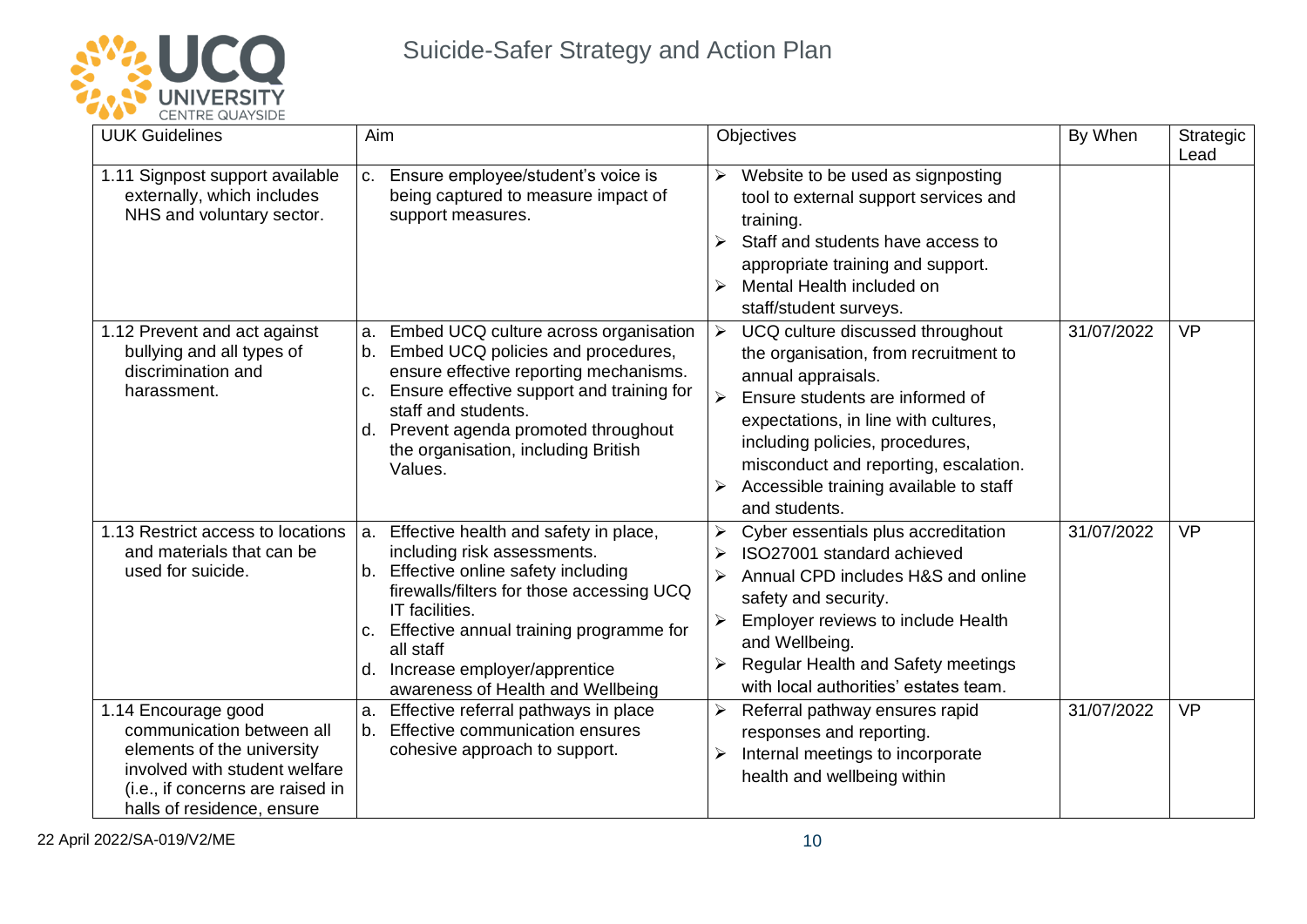

| __<br>_____________________ |     |                                 |         |           |  |
|-----------------------------|-----|---------------------------------|---------|-----------|--|
| UUK Guidelines              | Aim | <b>Objectives</b>               | By When | Strategic |  |
|                             |     |                                 |         | Lead      |  |
| schools/personal tutors are |     | Safeguarding and Prevent agenda |         |           |  |
| aware).                     |     | items.                          |         |           |  |

## **2. Intervention**

| <b>UUK Guidelines</b>                                                                                                                                                                                                                                                                                                                                                                                                                                                                                                                                                                                                          | Aim                                                                                                                                                                                                                           | Objectives                                                                                                                                                                                                                                                                                                                                                                                                                                                                                                                                                                                                                                                                                                                                                                                           | By When    | Strategic<br>Lead |
|--------------------------------------------------------------------------------------------------------------------------------------------------------------------------------------------------------------------------------------------------------------------------------------------------------------------------------------------------------------------------------------------------------------------------------------------------------------------------------------------------------------------------------------------------------------------------------------------------------------------------------|-------------------------------------------------------------------------------------------------------------------------------------------------------------------------------------------------------------------------------|------------------------------------------------------------------------------------------------------------------------------------------------------------------------------------------------------------------------------------------------------------------------------------------------------------------------------------------------------------------------------------------------------------------------------------------------------------------------------------------------------------------------------------------------------------------------------------------------------------------------------------------------------------------------------------------------------------------------------------------------------------------------------------------------------|------------|-------------------|
| 2.1 Recognise signs of<br>vulnerability: use alert systems<br>to detect patterns of difficulty,<br>such as not engaging in<br>academic work, running into<br>academic difficulties or dropping<br>off the academic radar, not<br>paying rent, fees or fines;<br>disciplinary issues, not engaging<br>with other students or staff or<br>not being involved in community<br>activities.<br>2.2 Train all student-facing<br>academic, professional services<br>and operational staff across the<br>organisation and provide<br>refresher training in suicide<br>awareness, how to have<br>conversations and how to<br>intervene. | a. Effective reporting processes, to ensure<br>all concerns are promptly reported and<br>recorded.<br>b. Regular staff training to raise awareness<br>of vulnerabilities, reporting mechanisms<br>and responding to concerns. | ➤<br>Programme team meetings to<br>consider where poor academic<br>performance, lack of engagement,<br>attendance or discipline may be<br>cause for concern, to ensure possible<br>signs of vulnerability are discussed<br>and actioned.<br>Student records provide data to<br>support discussion at meetings.<br>Referral pathway ensures rapid<br>responses and reporting.<br>Internal meetings to incorporate<br>health and wellbeing within<br>Safeguarding and Prevent agenda<br>items to raise awareness and capture<br>concerns.<br>Staff to undertake the 20 minute Zero<br>Suicide Alliance (ZSA) training -<br>available at:<br>https://www.relias.co.uk/hubfs/ZSA-<br>GatewayModule-10012020/story.html<br>Students to be sign-posted to training<br>and support available on the website | 31/07/2022 | <b>VP</b>         |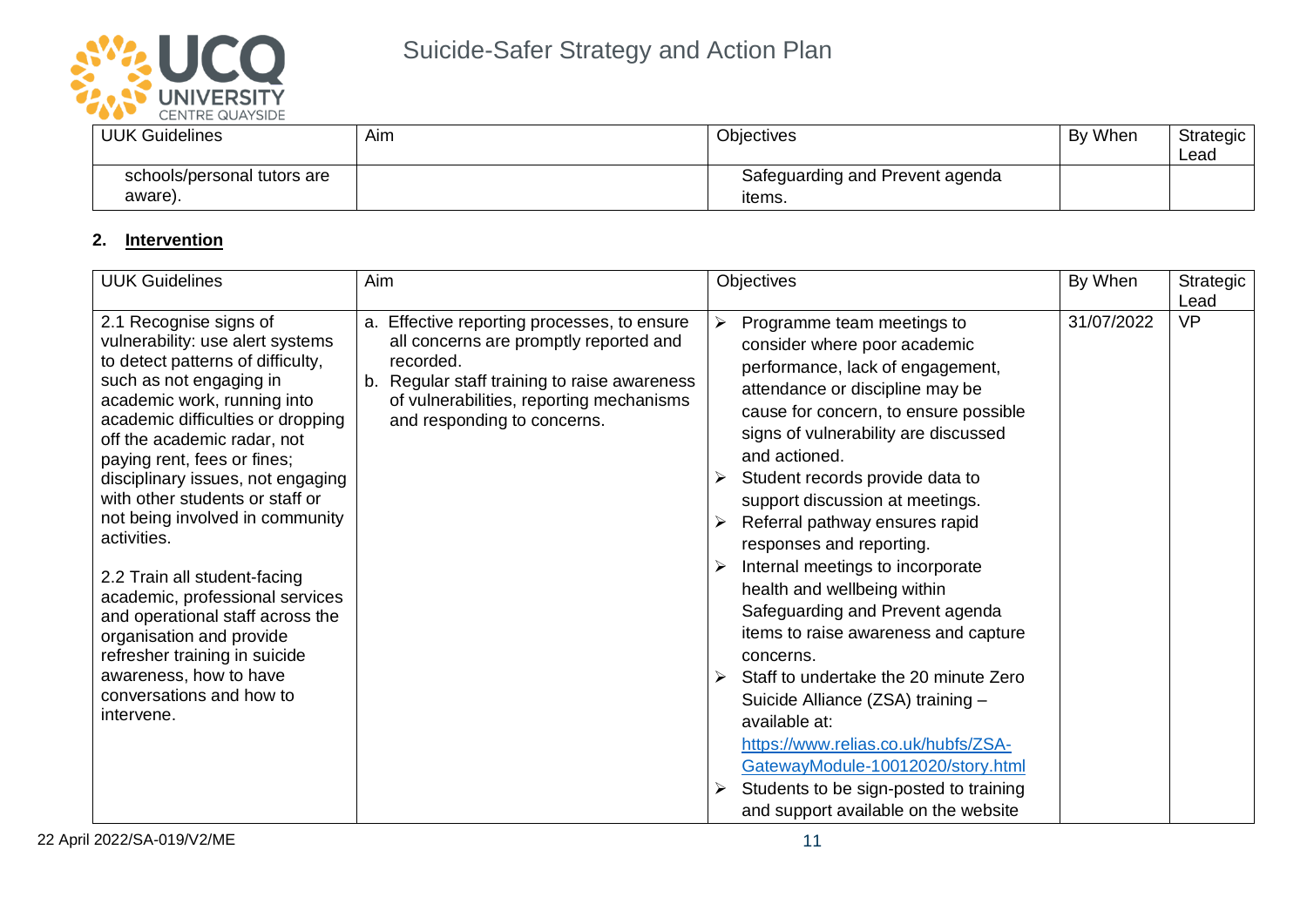

| <b>ULIVIKE WUATSIDE</b><br><b>UUK Guidelines</b>                                                                                                                                | Aim                                                                                                                                                                                                                                                                                                                                                | <b>Objectives</b><br>https://ucq.ac.uk/safeguarding-and-<br>prevent-training/                                                                                                                                                                                                                                                                                                                                                         | By When    | Strategic<br>Lead |
|---------------------------------------------------------------------------------------------------------------------------------------------------------------------------------|----------------------------------------------------------------------------------------------------------------------------------------------------------------------------------------------------------------------------------------------------------------------------------------------------------------------------------------------------|---------------------------------------------------------------------------------------------------------------------------------------------------------------------------------------------------------------------------------------------------------------------------------------------------------------------------------------------------------------------------------------------------------------------------------------|------------|-------------------|
| 2.3 Provide and publicise<br>resources such as 'use of<br>language', 'spot the signs', 'it's<br>safe to talk about suicide', and<br>others to the wider university<br>community | Improve use of mental health first aiders to<br>actively engage staff and students and raise<br>awareness.                                                                                                                                                                                                                                         | $\blacktriangleright$<br>Monthly MH First Aider/BHW<br>meetings to focus on student and<br>staff communications and promotion<br>campaigns including 'use of<br>language' and 'it's good to talk' etc.<br>Plan an annual calendar of<br>communications and campaigns.<br>Monthly marketing meetings to<br>incorporate MHA campaigns.<br>Fully use the website and social<br>media to promote campaigns and<br>positive mental health. | 31/07/2022 | <b>VP</b>         |
| 2.4 Consider your institution's<br>policy and practice on<br>information sharing agreements,<br>disclosure and consent                                                          | Information sharing is essential for effective<br>safeguarding and Prevent and promoting<br>the welfare of children and young people. It<br>is a key factor identified in many serious<br>case reviews (SCRs), where poor<br>information sharing has resulted in missed<br>opportunities to take action to keep children<br>and young people safe. | Publication of information sharing<br>$\blacktriangleright$<br>statement at<br>https://ucq.ac.uk/information-sharing-<br>agreement/                                                                                                                                                                                                                                                                                                   | Complete   | <b>VP</b>         |
| 2.5 Develop, implement, and<br>regularly review support<br>pathways within the university<br>for distressed students                                                            | Clear and effective referral pathway to<br>student welfare.                                                                                                                                                                                                                                                                                        | Wellbeing referral following any<br>➤<br>disciplinary process for alcohol or drugs.<br>Regular and scheduled communications<br>➤<br>from Mental Health First Aider.                                                                                                                                                                                                                                                                   | 31/07/2022 | <b>VP</b>         |
| 2.6 Establish clear and<br>collaborative local care                                                                                                                             | Effective networking and collaboration with<br>local agencies to enable support.                                                                                                                                                                                                                                                                   | Attendance at safeguarding and prevent<br>➤<br>forums                                                                                                                                                                                                                                                                                                                                                                                 | 31/07/2022 | <b>VP</b>         |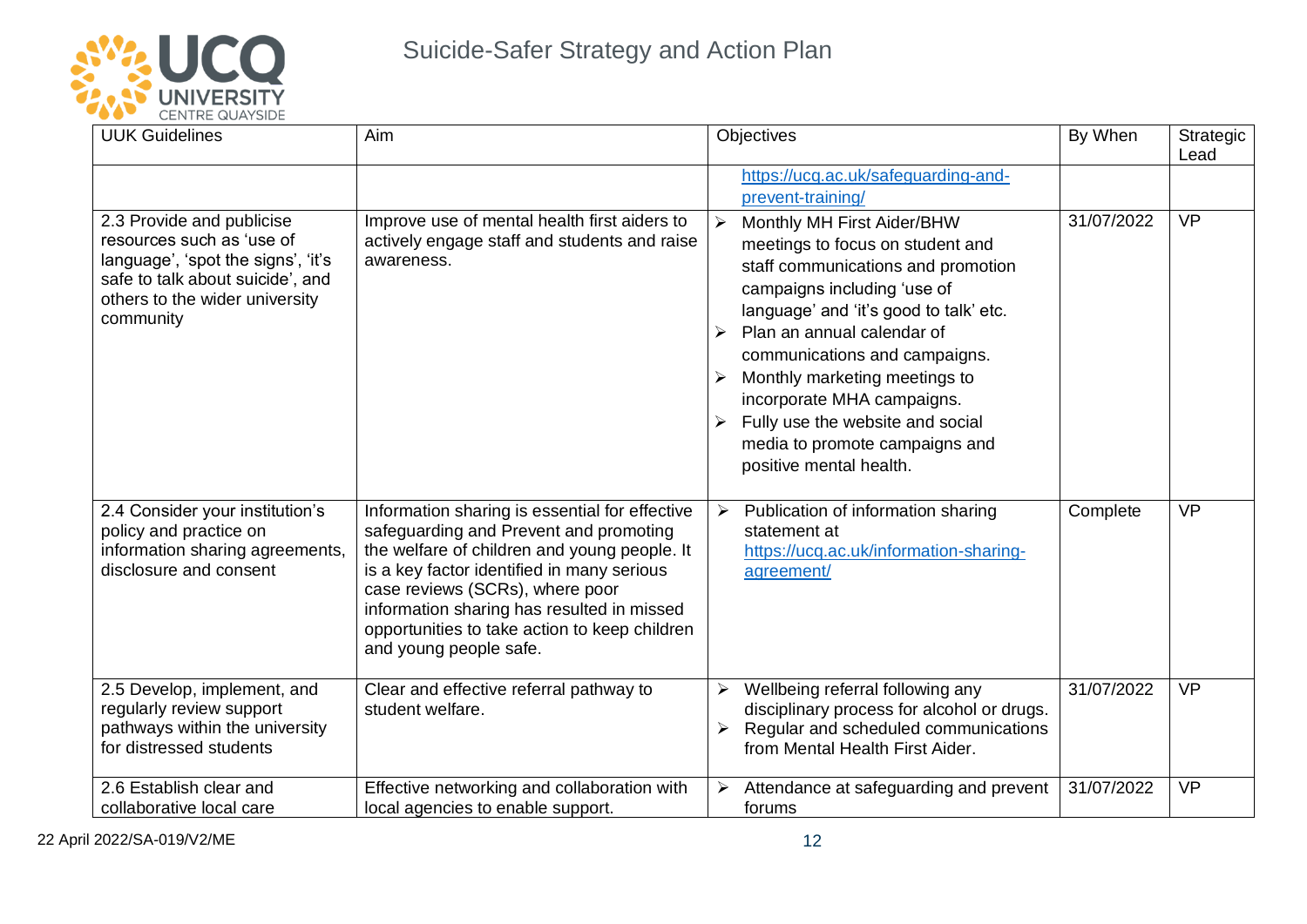

| <b>UUK Guidelines</b>                                                                  | Aim | <b>Objectives</b>                                                                                     | By When | Strategic<br>Lead |
|----------------------------------------------------------------------------------------|-----|-------------------------------------------------------------------------------------------------------|---------|-------------------|
| pathways into statutory mental<br>health services and NHS crisis<br>intervention teams |     | Links with local adult safeguarding<br>boards and social services<br>Signposting to external agencies |         |                   |

#### **3. Postvention**

| <b>UUK Guidelines</b>                                                                                                                                                                                                                                                                                                        | Aim                                                                                                                                                                                                                               | <b>Objectives</b>                                                                                                                                                                                                                                                                                                                                                                | By When    | Strategic<br>Lead |
|------------------------------------------------------------------------------------------------------------------------------------------------------------------------------------------------------------------------------------------------------------------------------------------------------------------------------|-----------------------------------------------------------------------------------------------------------------------------------------------------------------------------------------------------------------------------------|----------------------------------------------------------------------------------------------------------------------------------------------------------------------------------------------------------------------------------------------------------------------------------------------------------------------------------------------------------------------------------|------------|-------------------|
| 3.1 Contact the bereaved,<br>offering to meet and provide<br>compassionate support                                                                                                                                                                                                                                           | Effective and robust policies and<br>➤<br>procedures ensure organisational-wide<br>approach.<br>Effective training provided to support<br>staff.                                                                                  | Develop a sudden death procedure<br>➤<br>for staff and students outlining<br>process and available support<br>Safeguarding team to undertake<br>➤<br>training on dealing with<br>bereavement, support and<br>signposting (cruise.org.uk).                                                                                                                                        | 30/04/2022 | <b>VP</b>         |
| 3.2 Support affected students<br>and staff - ensure individual<br>approaches for anyone<br>identified as being at risk of<br>contagion, including rapid<br>referral for community mental<br>health support where and when<br>needed<br>3.3 Agree internal<br>communications, including staff<br>and students, as appropriate | Effective communication and support for<br>➤<br>staff and students to raise awareness<br>and ensure rapid referral.<br>Effective policy/procedure in place<br>≻<br>Effective training and support for staff<br>≻<br>and students. | Sudden death policy/procedure<br>➤<br>distributed to all staff and students.<br>Signposting for staff/students to<br>➤<br>external support agencies including<br>Papyrus.<br>Effective reporting, as required, to<br><b>HESA and OFS.</b><br>Strategy to coordinate and<br>➤<br>communicate incident response,<br>taking family wishes into<br>consideration and coroner report. | 30/04/2022 | VP                |
| 3.4 Legacy and anniversaries-<br>find the best way to celebrate                                                                                                                                                                                                                                                              | Policies/procedures to incorporate legacy<br>and anniversary memorial                                                                                                                                                             | Sudden death policy/procedure/flow to<br>incorporate possible memoriam                                                                                                                                                                                                                                                                                                           | 30/04/2022 | <b>VP</b>         |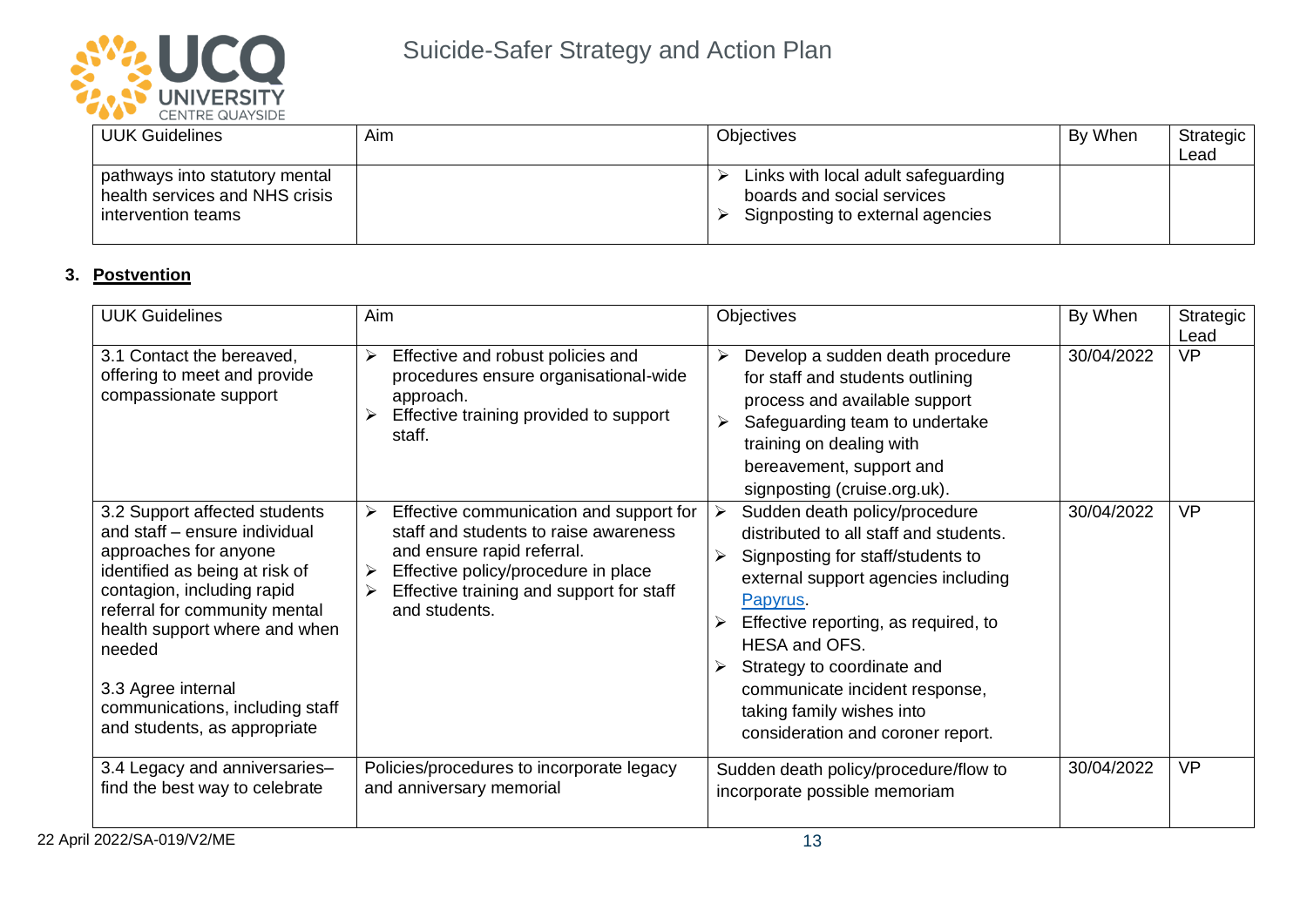

| <b>VEIVIRE WUATSIDE</b><br><b>UUK Guidelines</b>                                                                                                                                                                                                                                         | Aim                                                                                                                                                                                                                            | Objectives                                                                                                                                                                                                                                                                                               | By When    | Strategic<br>Lead |
|------------------------------------------------------------------------------------------------------------------------------------------------------------------------------------------------------------------------------------------------------------------------------------------|--------------------------------------------------------------------------------------------------------------------------------------------------------------------------------------------------------------------------------|----------------------------------------------------------------------------------------------------------------------------------------------------------------------------------------------------------------------------------------------------------------------------------------------------------|------------|-------------------|
| the life of the deceased, without<br>glamorising suicide                                                                                                                                                                                                                                 |                                                                                                                                                                                                                                |                                                                                                                                                                                                                                                                                                          |            |                   |
| 3.5 Alert local and public health<br>services, as appropriate                                                                                                                                                                                                                            | Effective policies/procedures outline<br>response to incident.                                                                                                                                                                 | Sudden death policy/procedure to<br>incorporate alerting local and public<br>health services.                                                                                                                                                                                                            | 30/04/2022 | <b>VP</b>         |
| 3.6 Be prepared for external<br>communications - support the<br>media in delivering sensitive<br>reporting of suicide and call out<br>bad behaviour                                                                                                                                      | Effective communication and support for<br>➤<br>staff<br>Effective policies and procedures<br>≻<br>Effective training for staff.<br>➤                                                                                          | $\blacktriangleright$<br>Pre-prepared incident report<br>statement for external<br>communications<br>Pre-prepared incident report<br>➤<br>statement for internal<br>communications.<br>Monitor social media platforms                                                                                    | 30/04/2022 | <b>VP</b>         |
| 3.7 Provide information of<br>available support                                                                                                                                                                                                                                          | Effective communication and support for<br>$\blacktriangleright$<br>staff<br>Effective support available for staff and<br>$\blacktriangleright$<br>students.                                                                   | Bereaved to be referred to Papyrus<br>➤<br>or other support services.<br>Website to link to external support<br>➤                                                                                                                                                                                        | 30/04/2022 | <b>VP</b>         |
| 3.8 Support continuous quality<br>improvement of suicide<br>prevention strategies and action<br>plans - facilitate research, data<br>collection and monitoring to get<br>to the bottom of what has<br>happened, and lessons learned<br>through carrying out a serious<br>incident review | UCQ's safer suicide strategy and action<br>$\blacktriangleright$<br>plan to feed into the wider Welfare<br>Strategy.<br>$\triangleright$ Effective recording, reporting and<br>monitoring to inform continuous<br>improvement. | $\blacktriangleright$<br>Serious incident reporting process<br>formalised.<br>Ensure website is continually<br>➤<br>updated with appropriate training and<br>support.<br>Capture student and employee voice<br>⋗<br>to provide trend analysis to inform<br>improvements.<br>Provide required data to OFS | 31/07/2022 | <b>HDQ</b>        |
| 3.9 Consider holding open<br>meetings with affected<br>communities e.g. students in a                                                                                                                                                                                                    | Effective communication and support for<br>$\blacktriangleright$<br>staff and students                                                                                                                                         | Meetings to be planned with affected<br>students, following incident to offer a                                                                                                                                                                                                                          | 30/04/2022 | <b>VP</b>         |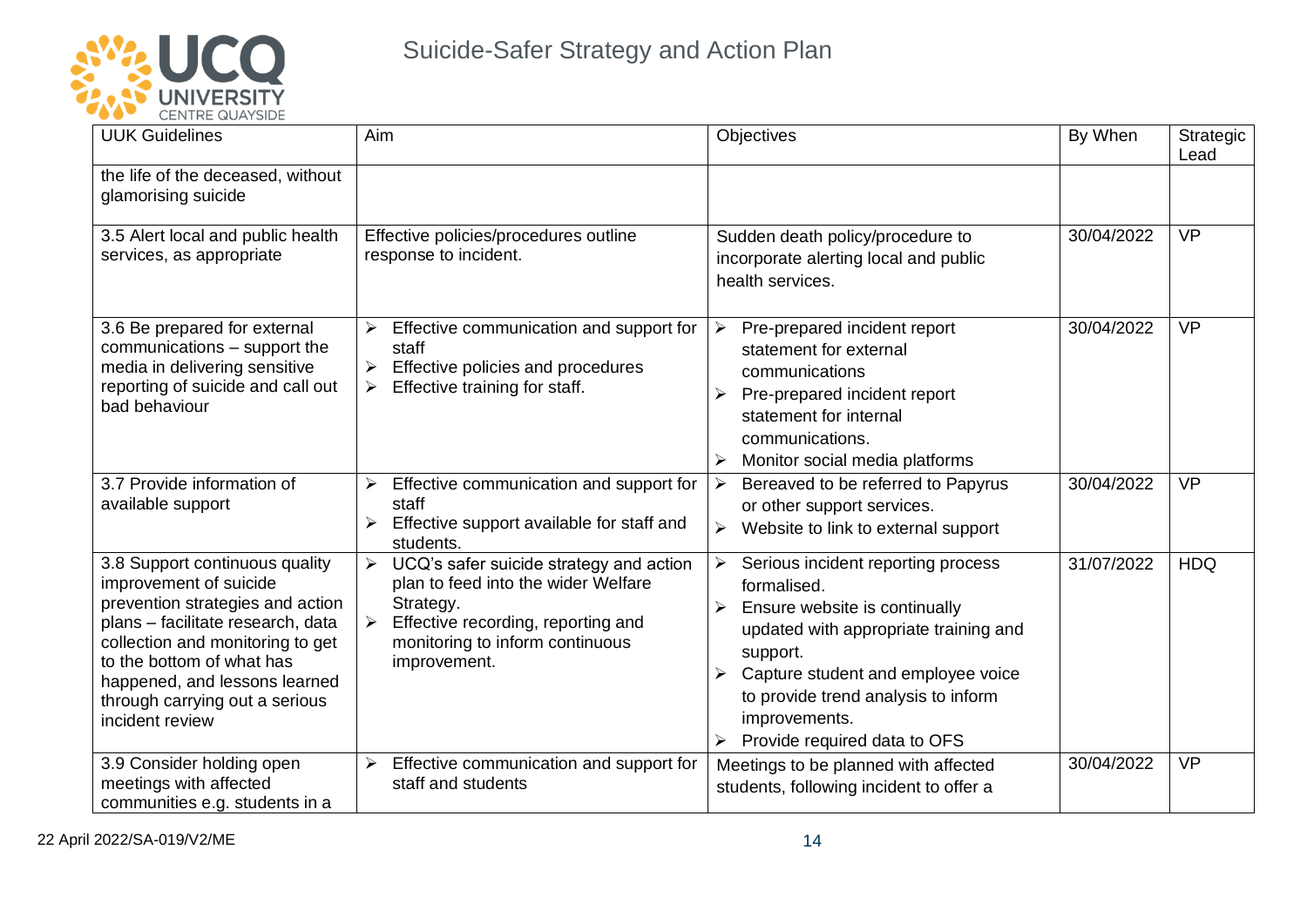

| <b>UUK Guidelines</b>                                                | Aim | Objectives                                          | By When | Strategic<br>Lead |
|----------------------------------------------------------------------|-----|-----------------------------------------------------|---------|-------------------|
| particular university<br>department's year group or<br>student halls |     | safe space for discussion, support and<br>quidance. |         |                   |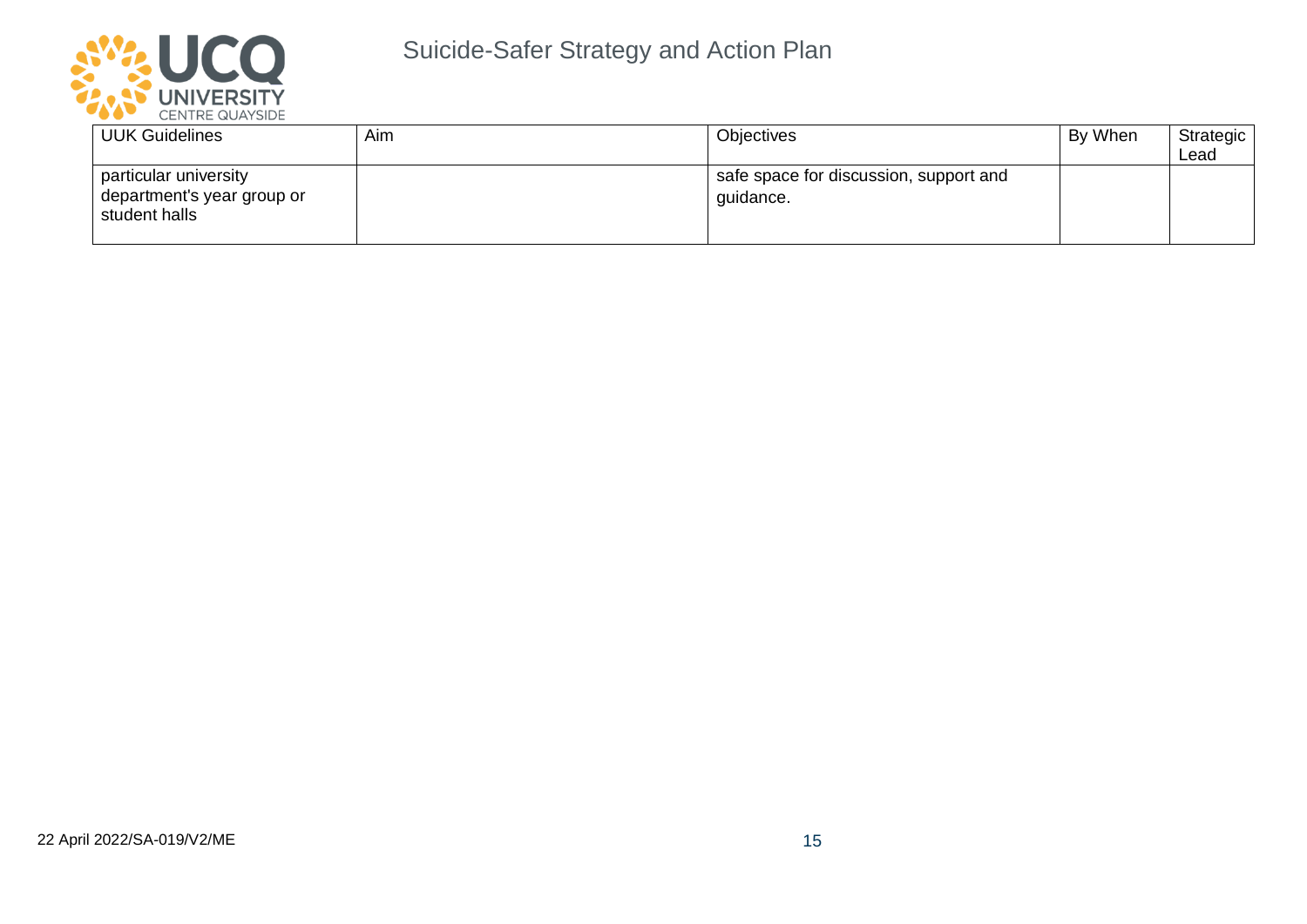

## <span id="page-15-0"></span>8. Initial equalities impact assessment

|                                                                                                                        | <b>Department:</b>                                                                                                                                                                                                                                                                                                                                                                                                                      | <b>Completed by:</b>                                                                                                                                                                                                                                                                                                                                                                                            |                                                                                                                                     |                                                                                                                      |  | Date of initial assessment:                                                                                                                                                                                            |  |
|------------------------------------------------------------------------------------------------------------------------|-----------------------------------------------------------------------------------------------------------------------------------------------------------------------------------------------------------------------------------------------------------------------------------------------------------------------------------------------------------------------------------------------------------------------------------------|-----------------------------------------------------------------------------------------------------------------------------------------------------------------------------------------------------------------------------------------------------------------------------------------------------------------------------------------------------------------------------------------------------------------|-------------------------------------------------------------------------------------------------------------------------------------|----------------------------------------------------------------------------------------------------------------------|--|------------------------------------------------------------------------------------------------------------------------------------------------------------------------------------------------------------------------|--|
| All                                                                                                                    |                                                                                                                                                                                                                                                                                                                                                                                                                                         |                                                                                                                                                                                                                                                                                                                                                                                                                 | Michelle Elliott, Vice Principal<br>28/10/2021                                                                                      |                                                                                                                      |  |                                                                                                                                                                                                                        |  |
| Area to be assessed:                                                                                                   |                                                                                                                                                                                                                                                                                                                                                                                                                                         | SA-019                                                                                                                                                                                                                                                                                                                                                                                                          |                                                                                                                                     |                                                                                                                      |  |                                                                                                                                                                                                                        |  |
| <b>Existing or new policy/procedure:</b>                                                                               |                                                                                                                                                                                                                                                                                                                                                                                                                                         |                                                                                                                                                                                                                                                                                                                                                                                                                 | <b>New</b>                                                                                                                          |                                                                                                                      |  |                                                                                                                                                                                                                        |  |
|                                                                                                                        | What evidence has been used to inform the assessment and policy? (please list only)                                                                                                                                                                                                                                                                                                                                                     |                                                                                                                                                                                                                                                                                                                                                                                                                 |                                                                                                                                     |                                                                                                                      |  |                                                                                                                                                                                                                        |  |
| ➤<br>➤<br>➤<br>➤<br>➤<br>➤<br>➤                                                                                        | <b>External guidance and requirements:</b><br>Suicide-Safer Universities, Universities UK and Papyrus (2018)<br><b>Office for National Statistics</b><br>Samaritans<br>Internal guidance and requirements:<br>Consultation with Safeguarding, Prevent, Health and Welfare (SPHW)<br><b>Consultation with SLT</b><br><b>Consultation with Student Representatives/Student Champions</b><br>Consultation and approval by Academic Council |                                                                                                                                                                                                                                                                                                                                                                                                                 |                                                                                                                                     |                                                                                                                      |  |                                                                                                                                                                                                                        |  |
|                                                                                                                        |                                                                                                                                                                                                                                                                                                                                                                                                                                         |                                                                                                                                                                                                                                                                                                                                                                                                                 |                                                                                                                                     |                                                                                                                      |  |                                                                                                                                                                                                                        |  |
|                                                                                                                        | 1. Describe the aims,<br>objectives or purpose of<br>the policy/procedure                                                                                                                                                                                                                                                                                                                                                               | This strategy sets out University Centre Quayside's commitment to creating<br>a suicide-safer community. We aim to minimise suicide and attempted<br>suicide in so far as is possible, recognising that Universities play a key role.<br>This strategy and action plan outlines UCQ priorities although it cannot<br>cover all eventualities and it is recognised that sadly not all suicide is<br>preventable. |                                                                                                                                     |                                                                                                                      |  |                                                                                                                                                                                                                        |  |
| 2. Which<br>All students and staff<br>stakeholders/groups<br>are intended to benefit<br>from this<br>policy/procedure? |                                                                                                                                                                                                                                                                                                                                                                                                                                         |                                                                                                                                                                                                                                                                                                                                                                                                                 |                                                                                                                                     |                                                                                                                      |  |                                                                                                                                                                                                                        |  |
|                                                                                                                        | The Equality Act 2010<br>requires public bodies<br>to have 'due regard' to<br>the need to:-<br>(1) Eliminate unlawful<br>discrimination,<br>harassment and<br>victimization<br>(2) Advance equality of<br>opportunity between<br>different groups; and<br>(3) Foster good relations<br>between different<br>groups                                                                                                                      | 3. Could the<br>Act on any of the<br>protected<br>characteristics?:-<br>High<br><b>Medium</b><br>Low<br>No effect                                                                                                                                                                                                                                                                                               | policy/procedure have a<br>disproportionately<br>negative effect impact<br>in terms of the aims set<br>out in $(1)$ to $(3)$ of the | 4. Briefly explain<br>how the<br>policy/procedure<br>furthers or prevents<br>the aims set out in<br>$(1)$ to $(3)$ . |  | 5. If there is a<br>disproportionately<br>negative impact on<br>any protected<br>characteristics, can it<br>be justified on the<br>grounds of promoting<br>equality or any other<br>reason? If yes, please<br>explain. |  |
|                                                                                                                        | Age                                                                                                                                                                                                                                                                                                                                                                                                                                     | No effect                                                                                                                                                                                                                                                                                                                                                                                                       |                                                                                                                                     | Not applicable                                                                                                       |  | Not applicable                                                                                                                                                                                                         |  |
|                                                                                                                        | <b>Disability</b>                                                                                                                                                                                                                                                                                                                                                                                                                       | No effect                                                                                                                                                                                                                                                                                                                                                                                                       |                                                                                                                                     | Not applicable                                                                                                       |  | Not applicable                                                                                                                                                                                                         |  |
|                                                                                                                        | Gender                                                                                                                                                                                                                                                                                                                                                                                                                                  | No effect                                                                                                                                                                                                                                                                                                                                                                                                       |                                                                                                                                     | Not applicable                                                                                                       |  | Not applicable                                                                                                                                                                                                         |  |
|                                                                                                                        | Gender<br>reassignment<br><b>Marriage and</b>                                                                                                                                                                                                                                                                                                                                                                                           | No effect<br>No effect                                                                                                                                                                                                                                                                                                                                                                                          |                                                                                                                                     | Not applicable<br>Not applicable                                                                                     |  | Not applicable<br>Not applicable                                                                                                                                                                                       |  |
| characteristics<br>Protected                                                                                           | <b>Civil Partnership</b><br><b>Pregnancy and</b><br><b>Maternity</b>                                                                                                                                                                                                                                                                                                                                                                    | No effect                                                                                                                                                                                                                                                                                                                                                                                                       |                                                                                                                                     | Not applicable                                                                                                       |  | Not applicable                                                                                                                                                                                                         |  |
|                                                                                                                        | Race                                                                                                                                                                                                                                                                                                                                                                                                                                    | No effect                                                                                                                                                                                                                                                                                                                                                                                                       |                                                                                                                                     | Not applicable                                                                                                       |  | Not applicable                                                                                                                                                                                                         |  |
|                                                                                                                        | <b>Religion or Belief</b>                                                                                                                                                                                                                                                                                                                                                                                                               | No effect                                                                                                                                                                                                                                                                                                                                                                                                       |                                                                                                                                     | Not applicable                                                                                                       |  | Not applicable                                                                                                                                                                                                         |  |